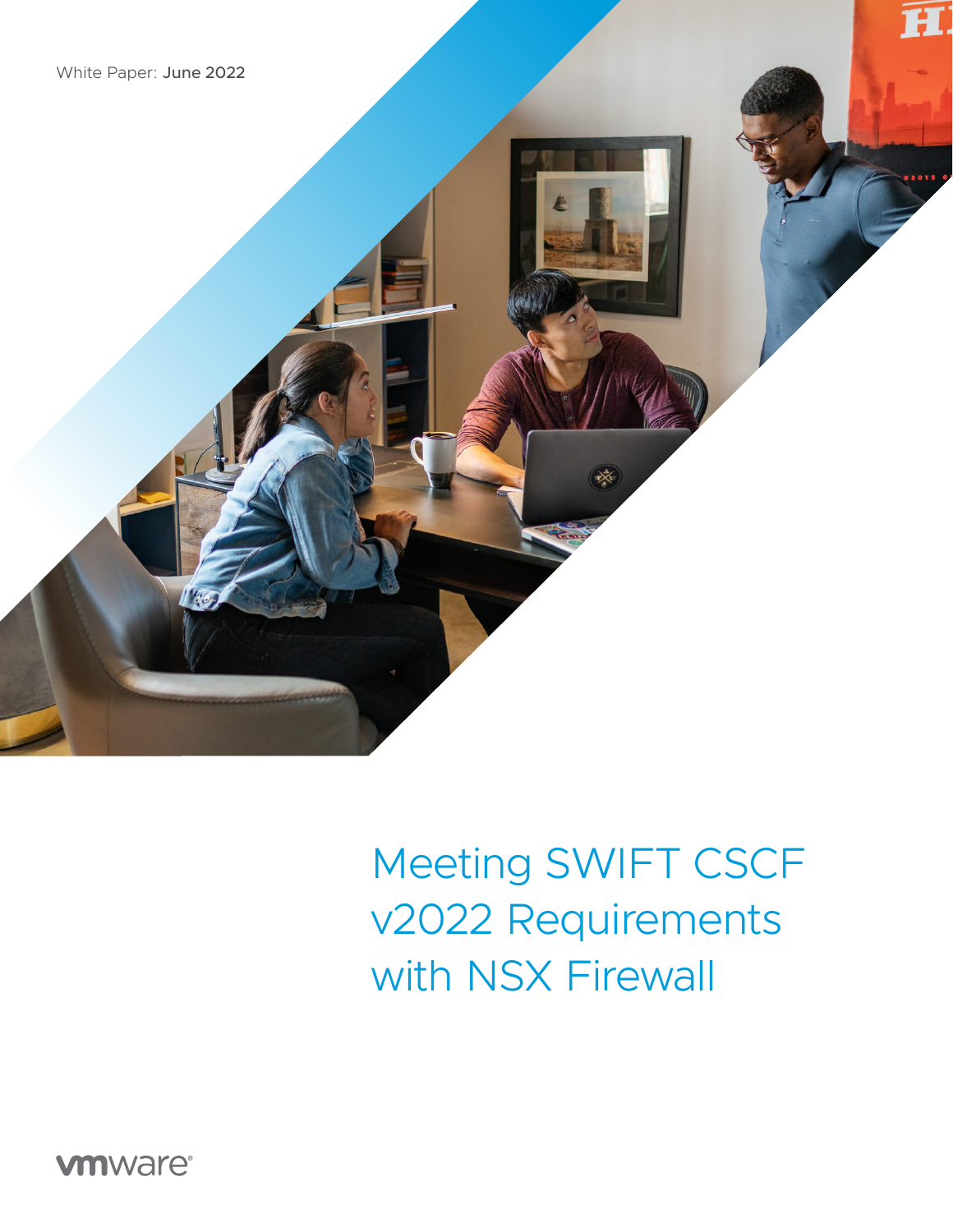Meeting SWIFT CSCF v2022 Requirements with NSX Firewall

# Table of contents

| Micro-segmentation                | $\overline{4}$ |
|-----------------------------------|----------------|
| User-ID based firewalling         | $\overline{4}$ |
| <b>Advanced Threat Prevention</b> | $\overline{4}$ |
|                                   |                |
|                                   |                |
|                                   |                |

# **vm**ware<sup>®</sup>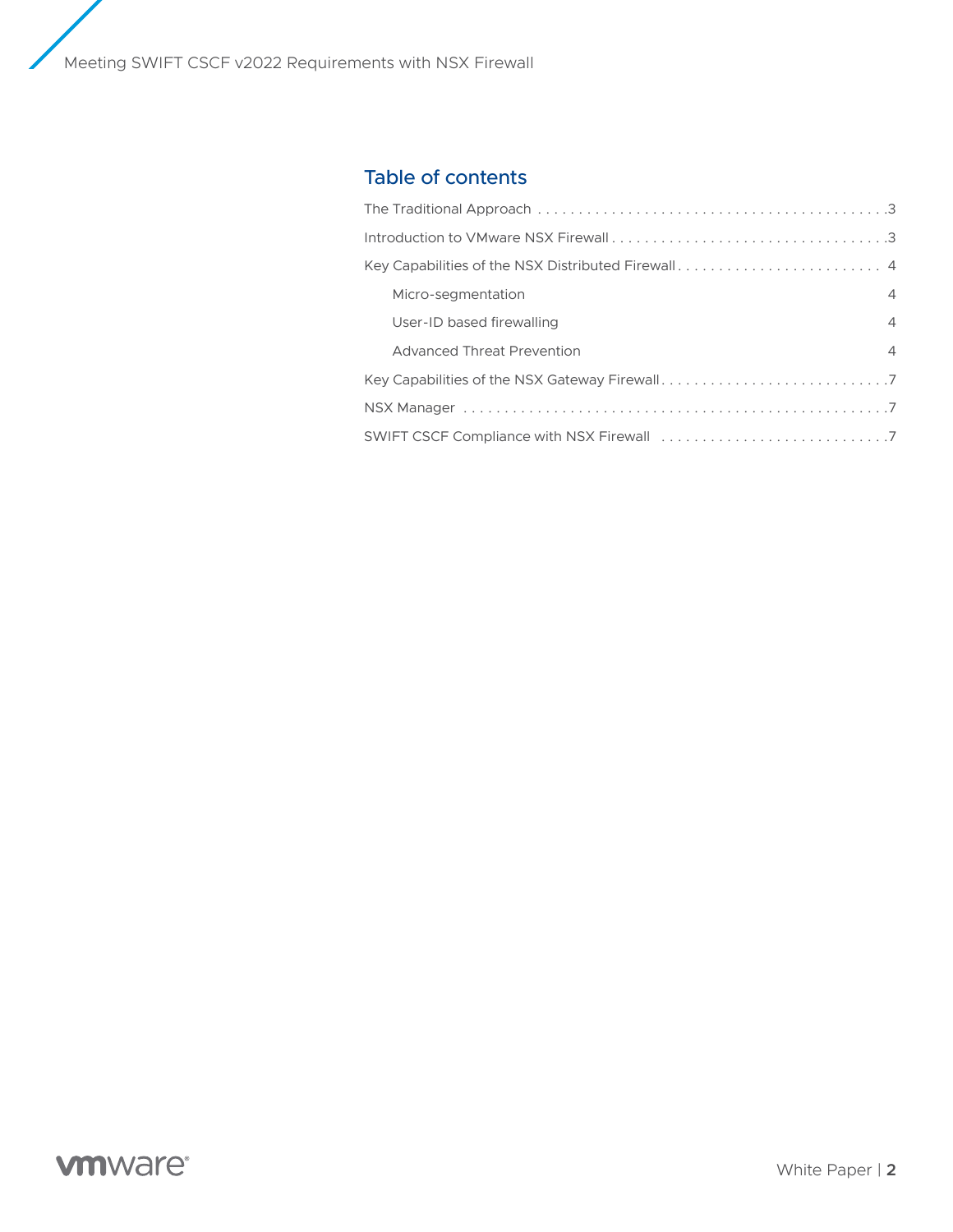<span id="page-2-0"></span>In 2018, SWIFT announced its Customer Security Controls Framework (CSCF), a set of mandatory security controls for all users of the secure financial messaging services. Since then, the SWIFT CSCF has gone through multiple updates, the latest one being CSCF v2022. While the controls are intended to improve security and reduce risk, installing and maintaining these controls can be cumbersome and time consuming depending on the technical solutions chosen. This white paper demonstrates how organizations can simplify CSCF compliance with NSX Firewall.

### The Traditional Approach

SWIFT CSCF requires organizations to segment SWIFT-related workloads from other workloads on the network. Unfortunately, the traditional approach to network design poses a challenge. In many enterprises, network design puts web servers on one VLAN, databases on another VLAN, and business-logic (for example, payment processing) on a third VLAN (and so on). It is impossible to cleanly cordon off a SWIFT application that has workloads on each of the three VLANs with a hardware firewall appliance.

Organizations can address this problem by creating a new VLAN that contains all the workloads for the SWIFT application. However, this requires network architecture changes that depend on heavy coordination between the network and security teams. In addition to the potential re-assignment of IP addresses for some workloads, network downtime may be required. These deployment projects can take weeks or even months.

Fortunately, VMware NSX Firewall can simplify this task.

### Introduction to VMware NSX Firewall

VMware NSX Firewall comes in two flavors. While they share code and capabilities, the two firewalls are not identical. One is designed to primarily handle east/west traffic and the other is designed to be an edge firewall. 1 Together, the firewalls deliver consistent protection across your entire infrastructure.



#### NSX Firewall: Modern Network Defense

<sup>1.</sup> Edge firewalls handle traffic coming in/out of a demarcated environment. See Internal Firewalls for [Dummies Guide for additional discussion on traffic and firewall types.](https://www.vmware.com/learn/656351_REG.html?cid=7012H00000Ynun&src=af_5f623c708118b)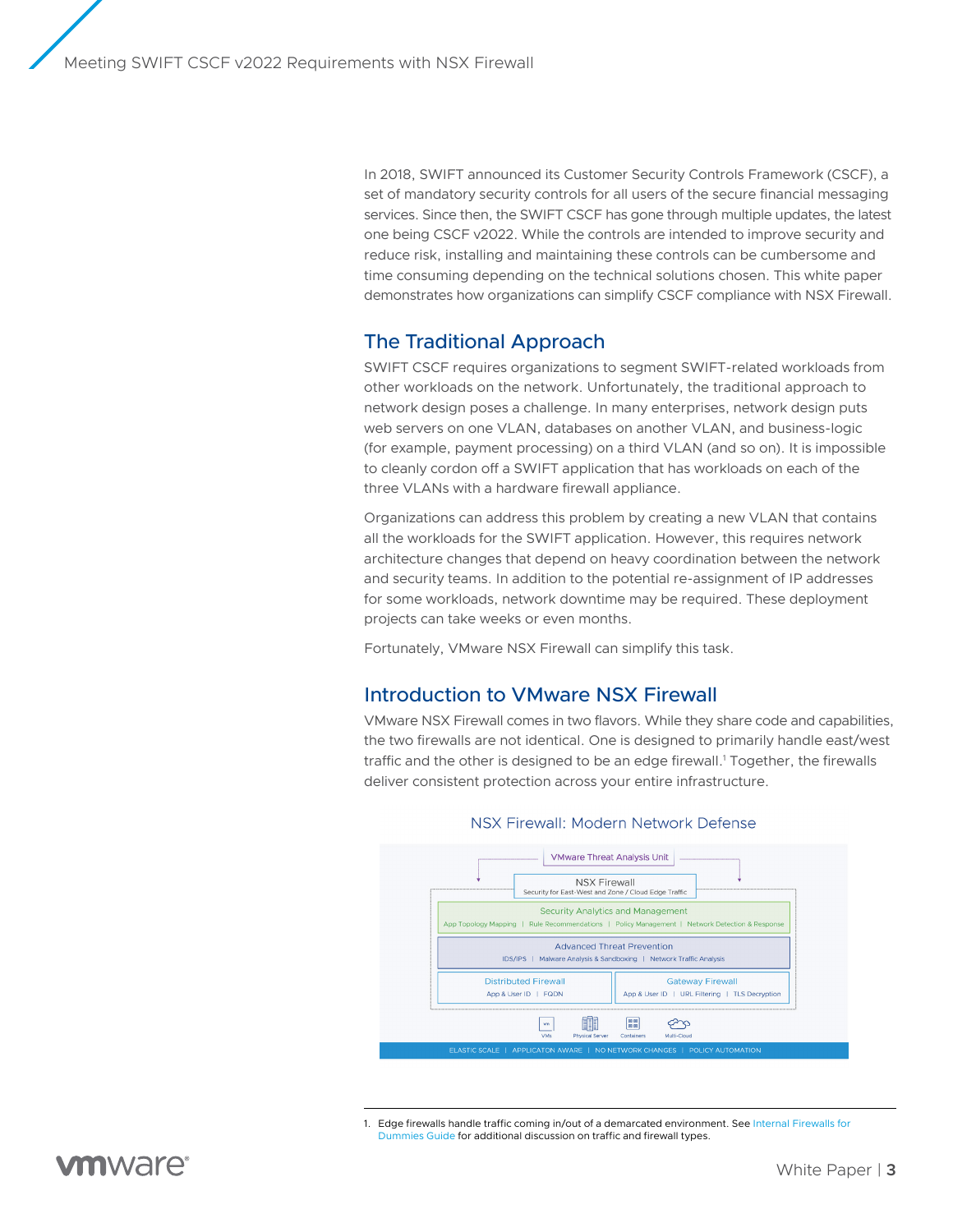<span id="page-3-0"></span>The VMware NSX Distributed Firewall<sup>2</sup> is a software-defined Layer 2-7 firewall enabled at each workload to segment east-west traffic and block lateral movement of threats. The NSX Distributed Firewall is purpose-built to secure multi-cloud traffic. It provides stateful firewalling delivered as software and distributed to each host. With complete visibility into applications and flows, the Distributed Firewall delivers security with policy automation that's linked to the workload lifecycle.

The NSX Distributed Firewall is complemented by the VMware NSX Gateway Firewall<sup>3</sup>, which is a software-only, Layer 2-7 firewall deployed at zone boundaries. The NSX Gateway Firewall assists the Distributed Firewall in extending protection to physical workloads, thus enabling unified security across physical and virtual workloads in private and public clouds.

Both firewalls include Advanced Threat Prevention capabilities such as IDS/IPS, network sandbox, behavior-based network traffic analysis, and network detection and response.

## Key Capabilities of the NSX Distributed Firewall

The NSX Distributed Firewall includes a number of capabilities that help facilitate SWIFT CSCF compliance.

### Micro-segmentation

The NSX Distributed Firewall enables micro-segmentation, which reduces the attack surface with fine-grain controls of traffic flow between workloads. The Distributed Firewall isolates and segments resources regardless of the underlying physical network. Its distributed architecture supports stateful network traffic inspection and policy enforcement on a per-workload level. Thus, you can gain visibility of traffic and easily create virtual security zones in minutes with no changes to your network by defining them entirely in software. There is no need to deploy discrete appliances or hairpin traffic.

Because of the Distributed Firewall's micro-segmentation capabilities, no network changes are needed to segment the SWIFT application from other applications, and no IP addresses need to be reassigned. A security tag (for example, SWIFT-APP) is assigned to all the workloads belonging to the application. In the simplest case, communication is only allowed between workloads that have the SWIFT-APP tag. (This process is no different that segmenting any other application using NSX Distributed Firewall.) However, you can go further and micro-segment within the application—for example, by disallowing communication between the web and database tiers.

- 2. [NSX Distributed Firewall](https://www.vmware.com/products/nsx-distributed-firewall.html)
- 3. [NSX Gateway Firewall](https://www.vmware.com/products/nsx-gateway-firewall.html)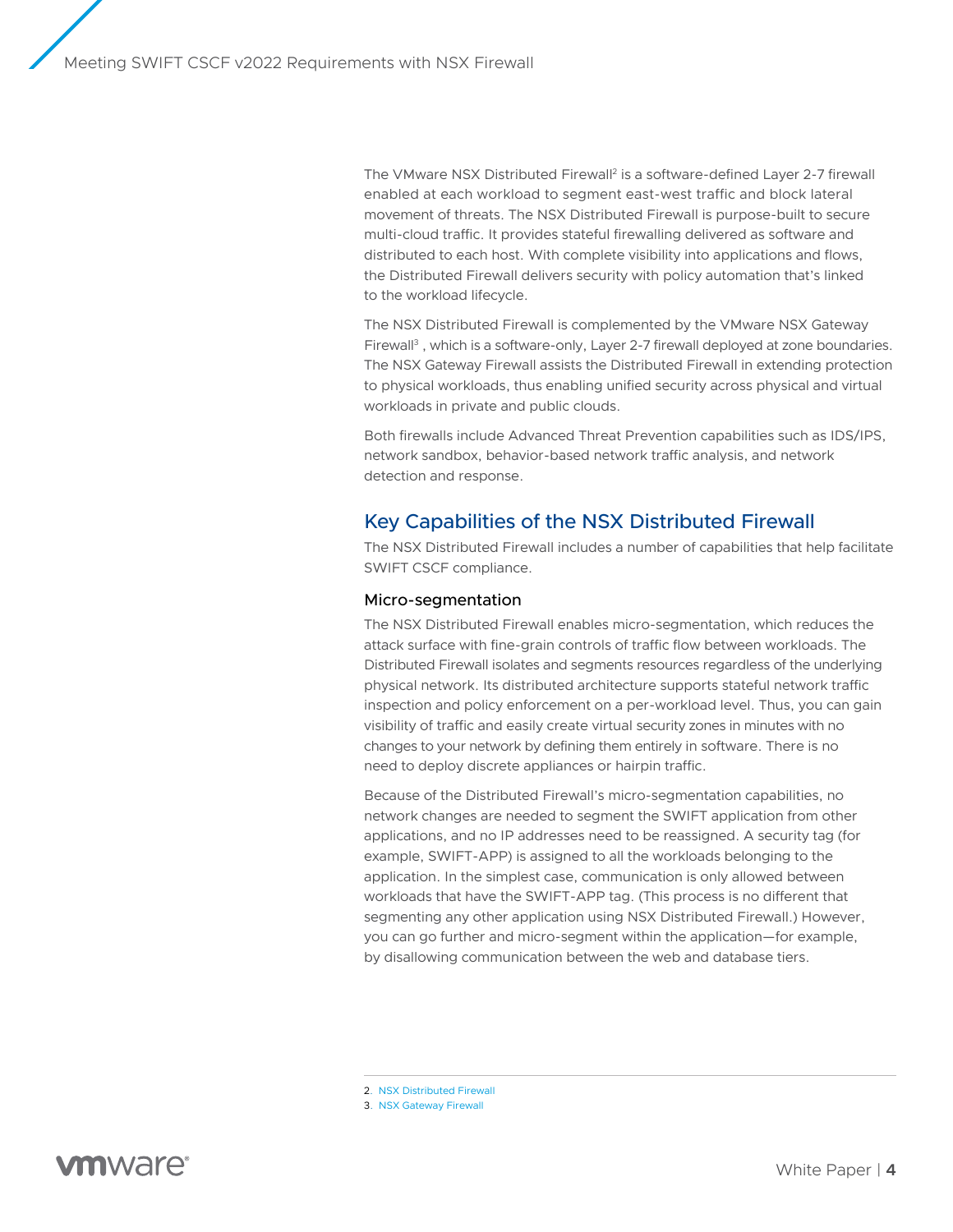#### User-ID based firewalling

Users typically have different access rights to applications and resources based on their role. The Distributed Firewall's identity-based firewalling capability seamlessly integrates with Active Directory (AD) to enable user-specific security policies. Admins can use the Distributed Firewall to control user access to resources based on their Active Directory groups and identity.

#### Advanced Threat Prevention

Advanced Threat Prevention (ATP)4 enables inspection of permitted traffic for the SWIFT application. ATP prevents lateral movement of attackers—even if one of the workloads in the SWIFT application is compromised, the attacker is unable to move beyond the compromised workload. VMware's ATP incorporates multiple detection techniques and includes logic that combines information from all of these:

- Detection technologies
- –Distributed IDS/IPS
- Network sandbox
- Network traffic analysis
- Network detection and response
- –Aggregation, correlation, and context engines
- –Including the ability to pull context from sources outside of NSX

Each technology has its own role to play, yet they all work together to provide a cohesive defensive layer, as described below.

### Distributed IDS/IPS

Distributed IDS/IPS is a signature-based intrusion detection/prevention system. This technology inspects all traffic that enters the network, detecting and preventing known threats from gaining access to the network, critical systems, and data. IDS/IPS looks for known malicious traffic patterns to hunt for attacks in the traffic flow. When it finds an attack, the IDS/IPS generates an alert, which is logged for post-incident investigation. Depending on administrator configuration, the IDS/IPS can also block an attack.

Distributed IDS/IPS is co-located with the workload to optimize traffic flow. Because it's workload-aware, the IDS/IPS only applies the signatures that relate to the workload, thereby reducing detection effort and the possibility of false positives. These same benefits apply to virtual patching. 5 As an intermediate policy enforcement layer between attackers and unpatched vulnerabilities, the distributed IDS/IPS applies workload-applicable signatures to prevent a vulnerability from being exploited while minimizing false positives and improving throughput.

4. [Advanced Threat Prevention with VMware NSX Distributed Firewall](https://www.vmware.com/content/dam/digitalmarketing/vmware/en/pdf/docs/vmware-advanced-threat-prevention-with-nsx-distributed-firewall.pdf)

5. [Virtual Patching with VMware NSX Distributed IDS/IPS](https://blogs.vmware.com/security/2020/11/virtual-patching-with-nsx-distributed-ids-ips.html)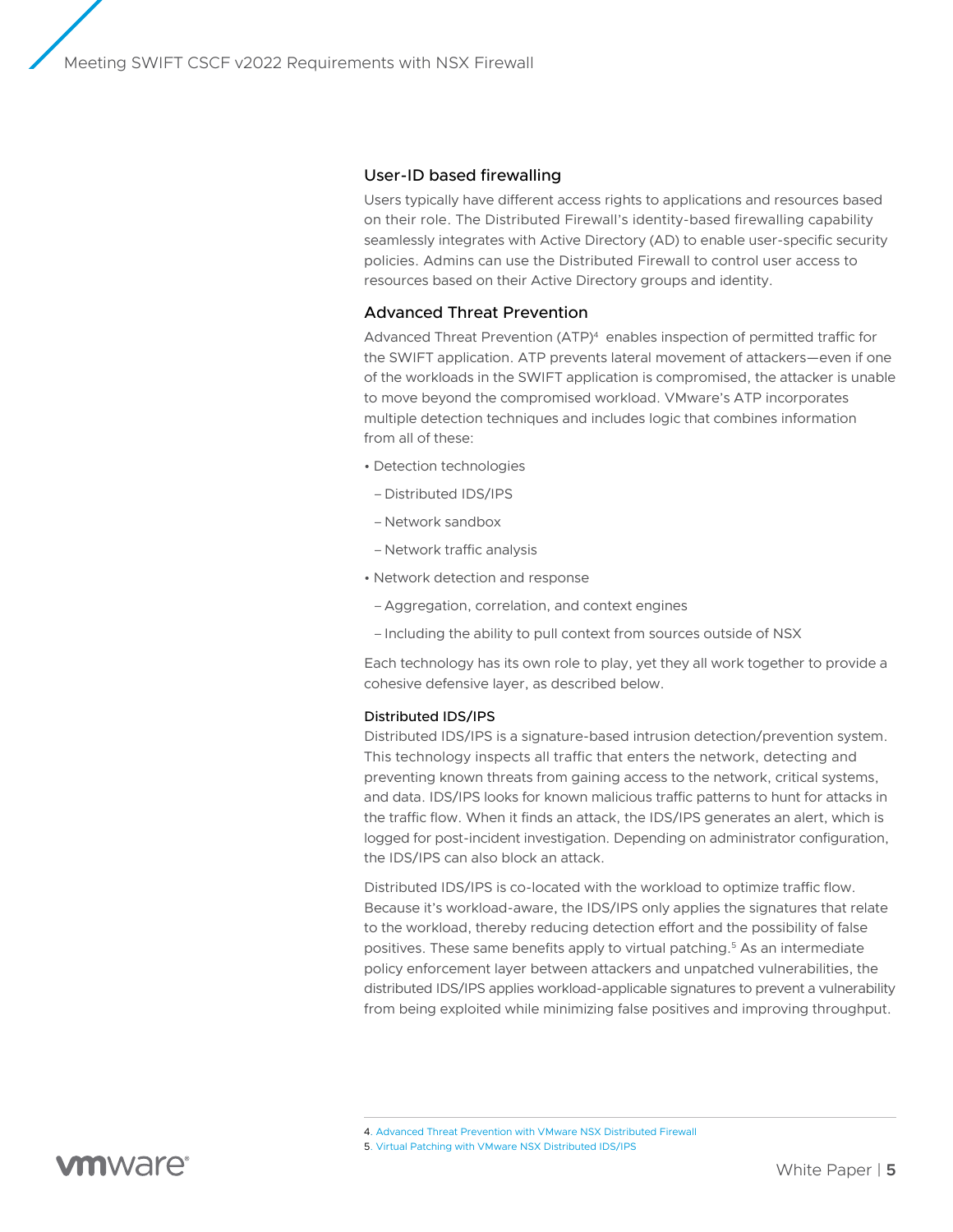#### Network Sandbox

The network sandbox is a secure isolation environment designed to detect malicious artifacts in the data center. The network sandbox analyzes the behavior of objects, such as files and URLs, to determine if they are benign or malicious. Because it is not reliant on signatures, the sandbox can detect novel and highly targeted malware that has never been seen before.

VMware uses the most advanced method of sandboxing available: Full-system Emulation (FUSE)-based sandboxing. FUSE sandboxes emulate the entire hardware—CPU, memory, and I/O devices—enabling the sandbox to see everything the malware is doing. The VMware FUSE sandbox can identify objects with novel exploits, malicious websites, command and control servers, and malware distribution points. Security analysts can study malware and its operation and trigger prevention procedures and provide security alerts and data to other tools. Because the FUSE sandbox emulates everything, it's much more difficult for cybercriminals to evade.

VMware's implementation of sandboxing applies machine learning (ML) to malicious behavior and malware samples, to automatically create classifiers that recognize malicious network behaviors and IDS/IPS signatures. These classifiers and signatures are pushed out to all NSX deployments, thereby continuously increasing the overall efficacy of VMware's ATP.

#### Network Traffic Analysis

Network traffic analysis (NTA) looks at network traffic and traffic flow records using ML algorithms and advanced statistical techniques to develop a baseline of normal activities. With this foundation, NTA can identify protocol, traffic, and host anomalies as they appear. Additional ML and rule-based techniques help determine if the anomaly is malicious and keep false positives to a minimum. Like Distributed IDS/IPS, NTA is co-located with the workload to enable efficient and thorough analysis of east-west network traffic.

#### Network Detection and Response

VMware's network detection and response (NDR) consists of aggregation, correlation, and context engines that condense massive amounts of network data down to a handful of intrusions along with their contextual information. The aggregation engine collects signals from various detection technologies and determines whether they are malicious or benign. The correlation engines combine multiple related alerts into a single intrusion, while the context engines add useful context based on data from sources inside and outside of NSX. Armed with this information, security teams can quickly understand the scope of an attack, zero in on real threats, and focus their attention on mitigation and remediation before damage can be done.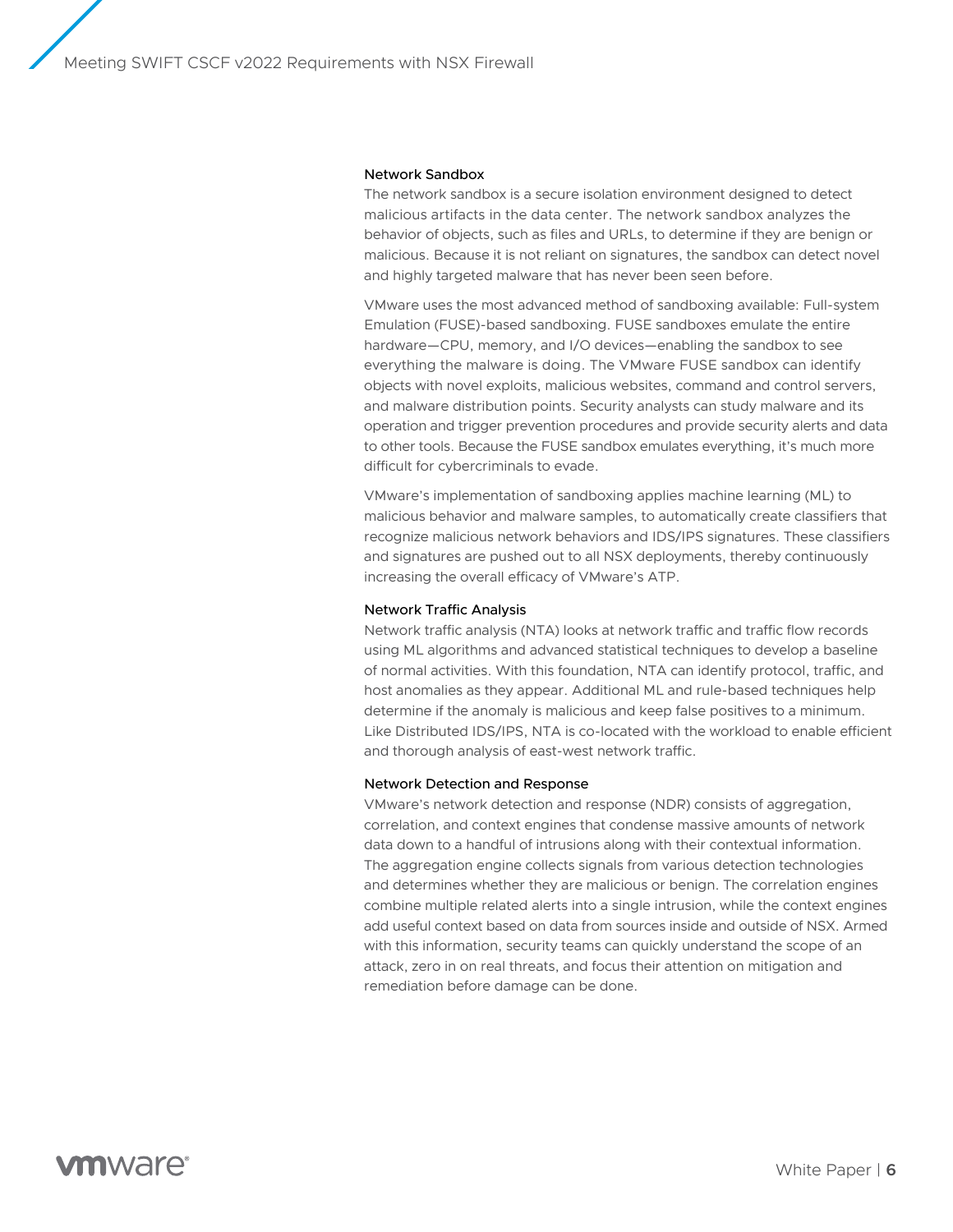### <span id="page-6-0"></span>Key Capabilities of the NSX Gateway Firewall

The NSX Gateway Firewall provides traditional Layer 2-7 firewall capabilities. The Gateway Firewall filters traffic in a stateful manner, provides network segmentation and includes enhanced security functionalities and traffic flow management capabilities. It is ideal for protecting physical workloads in the private cloud, where it doesn't require access to the OS or hypervisor.

The NSX Gateway Firewall also offers:

- URL filtering to exclude communication with known malicious sites.
- User identity-based access controls to ensure that people access only the applications and resources they need to get their jobs done.
- ATP capabilities to identify threats and block attacks, including IDS/IPS and malware detection that's integrated with network sandboxing.
- Full TLS decryption
- Site-to-site VPN

The Gateway Firewall can serve as a private cloud zone firewall (a firewall at the data center perimeter, between the edge and the internal firewalls). For CSCF compliance, the Gateway Firewall can be used at the edge of the SWIFT environment, where the SWIFT environment connects to the rest of the corporate infrastructure.

### NSX Manager

A key component of the NSX architecture, NSX Manager provides a graphical user interface and a REST API to manage all of the VMware NSX infrastructure. Thus, it provides a unified management interface for both the Distributed and Gateway Firewalls. NSX Manager also enables role-based access control (RBAC), which enables you to restrict system access to authorized users based on their roles. Users are assigned roles and each role has specific permissions.

### SWIFT CSCF Compliance with NSX Firewall

The capabilities provided by the NSX Firewall help address a number of CSCF requirements,<sup>6</sup> as outlined in the following chart.

6. [SWIFT Customer Security Controls Framework v2022](https://www.scribd.com/document/531135144/SWIFT-Customer-Security-Controls-Framework-v2022)

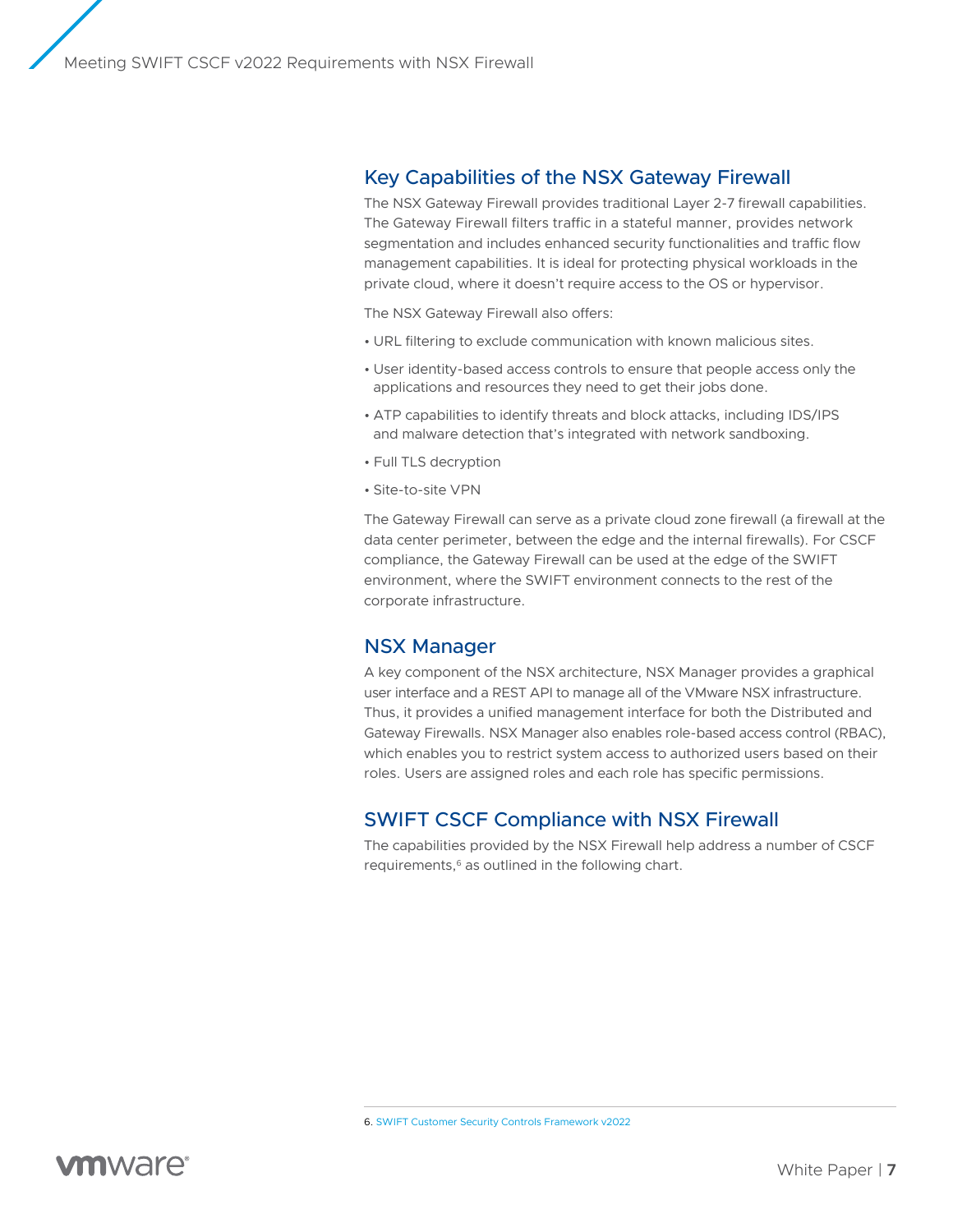Meeting SWIFT CSCF v2022 Requirements with NSX Firewall

|      | Requirement                                                     | Control objective                                                                                                                                                                                                                                                                      | <b>NSX Firewall</b><br>capabilities                                                                                                                                  |
|------|-----------------------------------------------------------------|----------------------------------------------------------------------------------------------------------------------------------------------------------------------------------------------------------------------------------------------------------------------------------------|----------------------------------------------------------------------------------------------------------------------------------------------------------------------|
| 1.1  | <b>SWIFT</b><br>Environment<br>Protection                       | Ensure the protection of<br>the user's local SWIFT<br>infrastructure from<br>potentially compromised<br>elements of the general IT<br>environment and external<br>environment.                                                                                                         | Micro-segmentation<br>(Distributed Firewall);<br>Segmentation (Gateway<br>Firewall)                                                                                  |
| 1.2  | <b>Operating System</b><br><b>Privileged Account</b><br>Control | Restrict and control the<br>allocation and usage of<br>administrator-level<br>OS accounts.                                                                                                                                                                                             | User-ID based<br>firewalling (Distributed<br>Firewall); RBAC (NSX<br>Manager)                                                                                        |
| 1.3  | Virtualization<br>Platform Protection                           | Secure the virtualization<br>platform and virtual<br>machines (VMs) that<br>host SWIFT-related<br>components to the same<br>level as physical systems.                                                                                                                                 | Micro-segmentation,<br>ATP (Distributed<br>Firewall)                                                                                                                 |
| 1.4  | Restriction of<br><b>Internet Access</b>                        | Control/Protect Internet<br>access from operator PCs<br>and systems within the<br>secure zone.                                                                                                                                                                                         | Segmentation<br>(Distributed Firewall);<br>Traffic filtering, URL<br>filtering (Gateway<br>Firewall)                                                                 |
| 1.5A | Customer<br>Environment<br>Protection                           | Ensure the protection<br>of the customer's<br>connectivity infrastructure<br>from external environment<br>and potentially<br>compromised elements<br>of the general IT<br>environment.                                                                                                 | Micro-segmentation,<br>ATP (Distributed<br>Firewall); Segmentation,<br>ATP (Gateway Firewall)                                                                        |
| 2.1  | Internal Data Flow<br>Security                                  | Ensure the confidentiality,<br>integrity, and authenticity<br>of application data flows<br>between local and<br>SWIFT-related<br>components.                                                                                                                                           | Micro-segmentation<br>(Distributed Firewall);<br>Micro-segmentation in a<br>container environment<br>(Distributed Firewall<br>Integration with Antrea <sup>7</sup> ) |
| 2.2  | <b>Security Updates</b>                                         | Minimize the occurrence<br>of known technical<br>vulnerabilities on operator<br>PCs and within the local<br>SWIFT infrastructure by<br>ensuring vendor support,<br>applying mandatory<br>software updates, and<br>applying timely security<br>updates aligned to the<br>assessed risk. | ATP (Distributed<br>Firewall); ATP<br>(Gateway Firewall)                                                                                                             |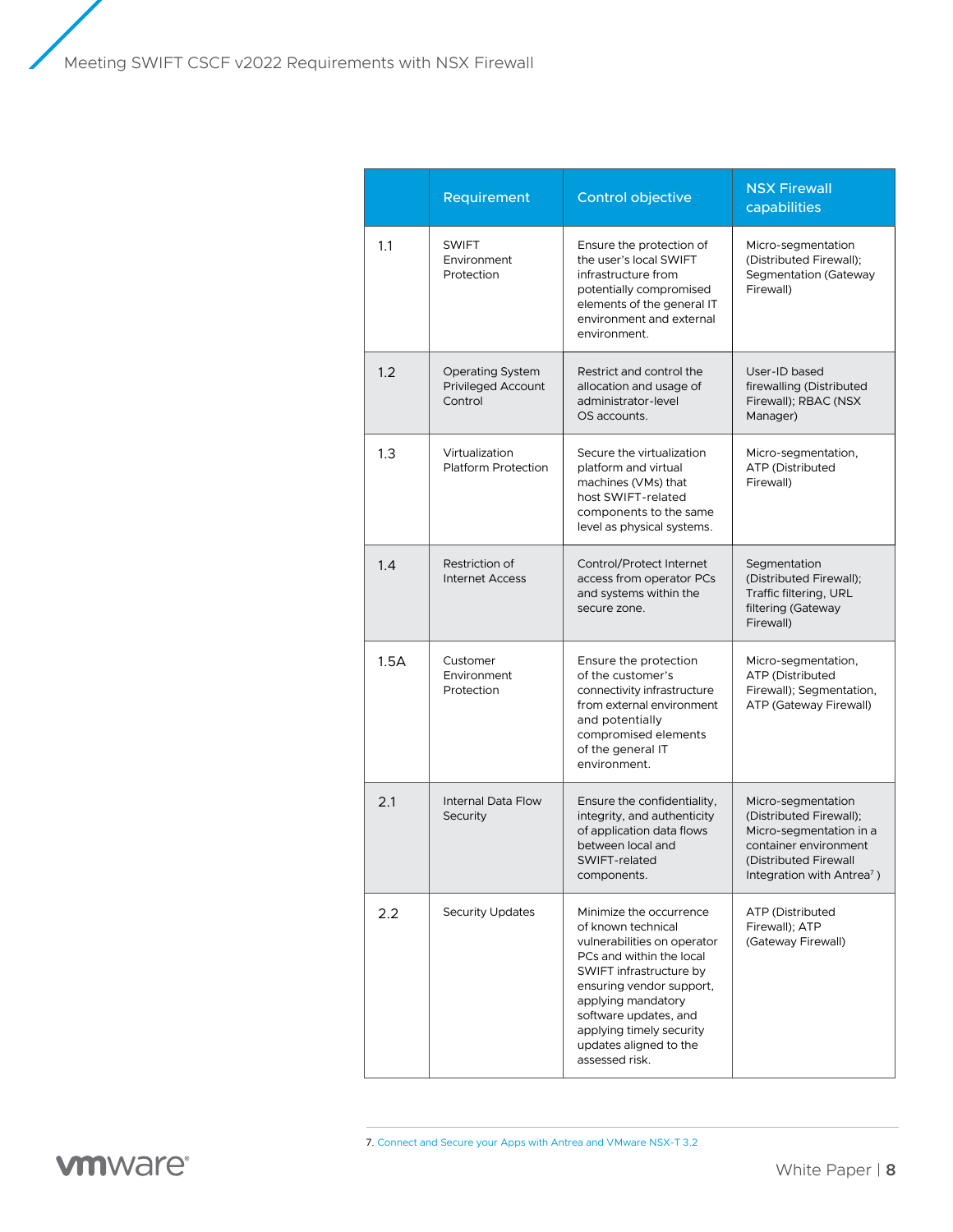Meeting SWIFT CSCF v2022 Requirements with NSX Firewall

|      | Requirement                                                 | Control objective                                                                                                                                                                                                                            | <b>NSX Firewall</b><br>capabilities                                                                                                         |
|------|-------------------------------------------------------------|----------------------------------------------------------------------------------------------------------------------------------------------------------------------------------------------------------------------------------------------|---------------------------------------------------------------------------------------------------------------------------------------------|
| 2.3  | System Hardening                                            | Reduce the cyberattack<br>surface of SWIFT-related<br>components by<br>performing system<br>hardening.                                                                                                                                       | Micro-segmentation,<br>ATP (Distributed<br>Firewall)                                                                                        |
| 2.4A | <b>Back Office Data</b><br><b>Flow Security</b>             | Ensure the confidentiality,<br>integrity, and mutual<br>authenticity of data flows<br>between local or remote<br><b>SWIFT infrastructure</b><br>components and the<br>back-office first hops they<br>connect to.                             | Micro-segmentation,<br>micro-segmentation in<br>container environments<br>(Distributed Firewall);<br>Site-to-site VPN<br>(Gateway Firewall) |
| 2.5A | External<br><b>Transmission Data</b><br>Protection          | Protect the confidentiality<br>of SWIFT-related data<br>transmitted or stored<br>outside of the secure<br>zone as part of<br>operational processes.                                                                                          | Micro-segmentation,<br>segmentation<br>(Distributed Firewall)                                                                               |
| 2.6  | <b>Operator Session</b><br>Confidentiality and<br>Integrity | Protect the confidentiality<br>and integrity of interactive<br>operator sessions that<br>connect to the local or<br>remote (operated by a<br>service provider) SWIFT<br>infrastructure or service<br>provider SWIFT-related<br>applications. | User ID-based<br><b>Firewalling (Distributed</b><br>Firewall)                                                                               |
| 2.7  | Vulnerability<br>Scanning                                   | Identify known<br>vulnerabilities within the<br>local SWIFT environment<br>by implementing a<br>regular vulnerability<br>scanning process and act<br>upon results.                                                                           | Micro-segmentation<br>(Distributed Firewall);<br>Security Tags (created<br>by VMware Carbon<br>$Black8$ )                                   |
| 2.8A | <b>Critical Activity</b><br>Outsourcing                     | Ensure the protection<br>of the local SWIFT<br>infrastructure from<br>risks exposed by the<br>outsourcing of critical<br>activities.                                                                                                         | Security Tags for<br>policy specification,<br>micro-segmentation<br>(Distributed Firewall);<br>Segmentation (Gateway<br>Firewall)           |
| 2.9  | Transaction<br><b>Business Controls</b>                     | Ensure outbound<br>transaction activity within<br>the expected bounds of<br>normal business.                                                                                                                                                 | Segmentation<br>(Distributed Firewall);<br>Policy management<br>(NSX Manager)                                                               |

8. [VMware Carbon Black Cloud Workload](https://www.vmware.com/products/carbon-black-cloud-workload.html)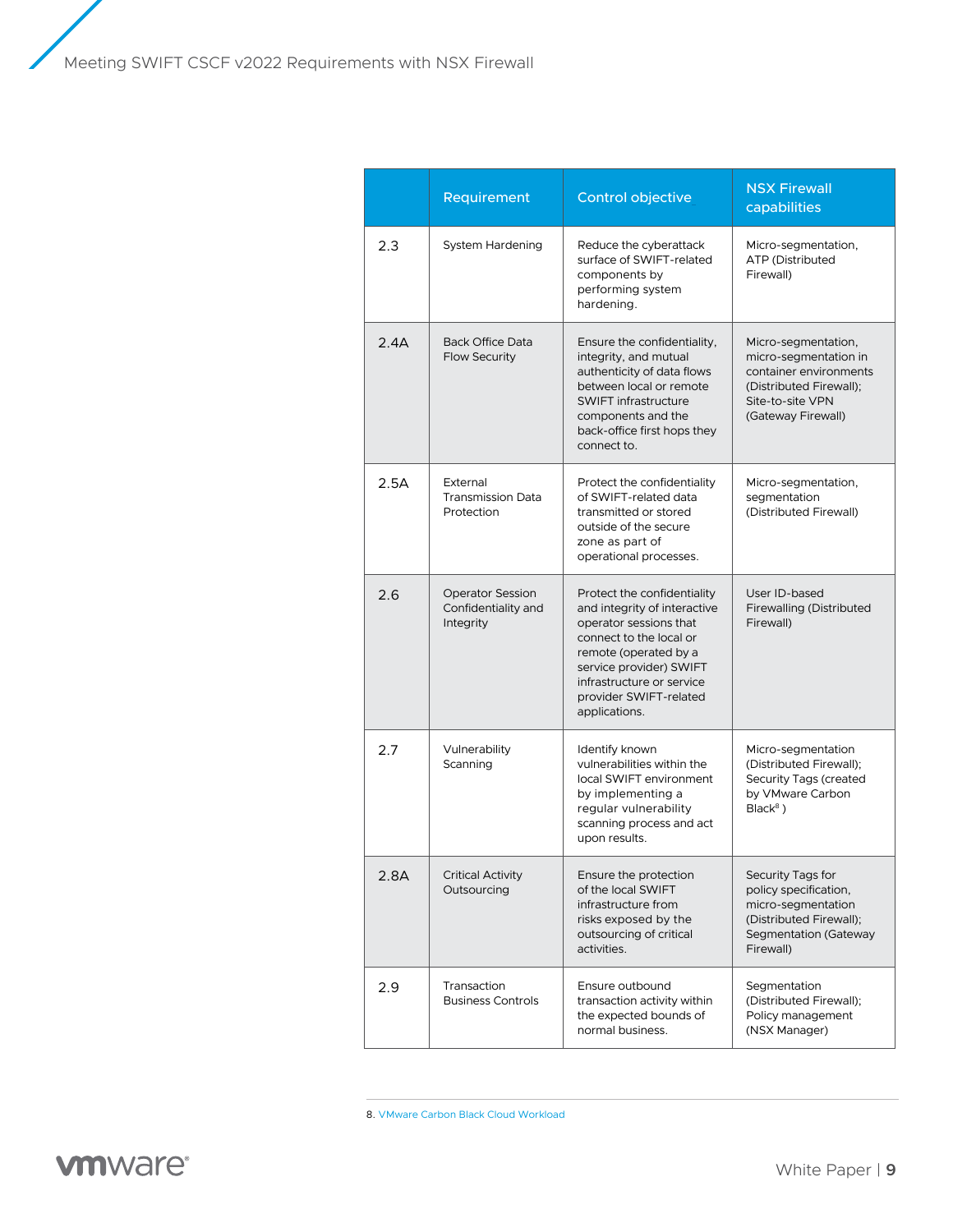|       | Requirement                                        | Control objective                                                                                                                                                                                                                    | <b>NSX Firewall</b><br>capabilities                                                                                                  |
|-------|----------------------------------------------------|--------------------------------------------------------------------------------------------------------------------------------------------------------------------------------------------------------------------------------------|--------------------------------------------------------------------------------------------------------------------------------------|
| 2.10  | Application<br>Hardening                           | Reduce the attack surface<br>of SWIFT-related<br>components by<br>performing application<br>hardening on the SWIFT-<br>compatible messaging<br>and communication<br>interfaces, the SWIFT<br>connector, and related<br>applications. | Micro-segmentation,<br>ATP (Distributed<br>Firewall)                                                                                 |
| 2.11A | <b>RMA Business</b><br>Controls                    | Restrict transaction<br>activity to validated<br>and approved business<br>counterparties.                                                                                                                                            | <b>Traffic filtering</b><br>(Gateway Firewall)                                                                                       |
| 5.1   | <b>Logical Access</b><br>Control                   | Enforce the security<br>principles of need-to-<br>know access, least<br>privilege, and separation<br>of duties for operator<br>accounts.                                                                                             | User ID-based<br>Firewalling (Distributed<br>Firewall); RBAC (NSX<br>Manager); Logs, reports<br>(vRealize Log Insight <sup>9</sup> ) |
| 5.4   | Physical and<br><b>Logical Password</b><br>Storage | Protect physically and<br>logically the repository of<br>recorded passwords.                                                                                                                                                         | User ID-based<br>Firewalling (Distributed<br>Firewall)                                                                               |
| 6.1   | <b>Malware Protection</b>                          | Ensure that local SWIFT<br>infrastructure is protected<br>against malware and act<br>upon results.                                                                                                                                   | ATP (Distributed<br>Firewall)                                                                                                        |
| 6.4   | Logging and<br>Monitoring                          | Record security events<br>and detect anomalous<br>actions and operations<br>within the local SWIFT<br>environment.                                                                                                                   | ATP (Distributed<br>Firewall); vRealize Log<br>Insight                                                                               |
| 6.5A  | Intrusion Detection                                | Detect and contain<br>anomalous network<br>activity into and within the<br>local or remote SWIFT<br>environment.                                                                                                                     | ATP (Distributed<br>Firewall); ATP, TLS<br>Decryption (Gateway<br>Firewall)                                                          |

Meeting SWIFT CSCF requirements doesn't have to necessitate rearchitecting the network or significant downtime. NSX Firewall reduces hardware dependency and simplifies security posture enforcement required by CSCF. For more information, visit [NSX Distributed Firewall](https://www.vmware.com/products/nsx-distributed-firewall.html) and [NSX Gateway Firewall.](https://www.vmware.com/products/nsx-gateway-firewall.html)

9. [vRealize Log Insight](https://www.vmware.com/products/vrealize-log-insight.html)